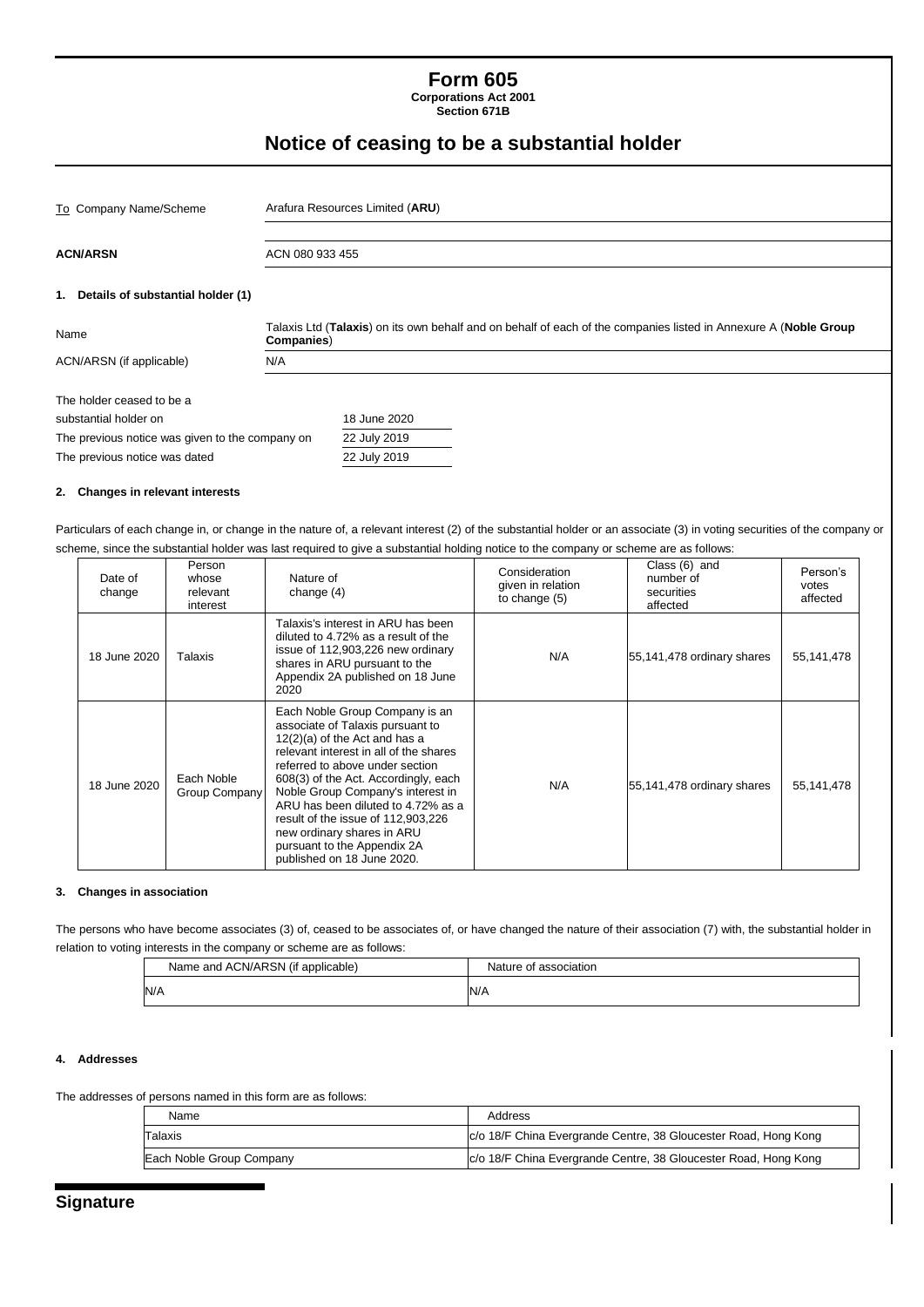|     |                                                | print name Rory Moriarty           |                                                                                                                                                                                                                                                                                                                                                                                                                                                                                    | capacity | Partner, Clayton Utz |
|-----|------------------------------------------------|------------------------------------|------------------------------------------------------------------------------------------------------------------------------------------------------------------------------------------------------------------------------------------------------------------------------------------------------------------------------------------------------------------------------------------------------------------------------------------------------------------------------------|----------|----------------------|
|     |                                                | sign here $\mathbb{Z} \rightarrow$ |                                                                                                                                                                                                                                                                                                                                                                                                                                                                                    | date     | 6 July 2020          |
|     |                                                |                                    |                                                                                                                                                                                                                                                                                                                                                                                                                                                                                    |          |                      |
|     |                                                |                                    | <b>DIRECTIONS</b>                                                                                                                                                                                                                                                                                                                                                                                                                                                                  |          |                      |
| (1) | is clearly set out in paragraph 4 of the form. |                                    | If there are a number of substantial holders with similar or related relevant interests (eg. a corporation and its related corporations, or the manager and<br>trustee of an equity trust), the names could be included in an annexure to the form. If the relevant interests of a group of persons are essentially similar.<br>they may be referred to throughout the form as a specifically named group if the membership of each group, with the names and addresses of members |          |                      |
| (2) |                                                |                                    | See the definition of "relevant interest" in sections 608 and 671B(7) of the Corporations Act 2001.                                                                                                                                                                                                                                                                                                                                                                                |          |                      |

- (3) See the definition of "associate" in section 9 of the Corporations Act 2001.
- (4) Include details of:
	- (a) any relevant agreement or other circumstances because of which the change in relevant interest occurred. If subsection 671B(4) applies, a copy of any document setting out the terms of any relevant agreement, and a statement by the person giving full and accurate details of any contract, scheme or arrangement, must accompany this form, together with a written statement certifying this contract, scheme or arrangement; and
	- (b) any qualification of the power of a person to exercise, control the exercise of, or influence the exercise of, the voting powers or disposal of the securities to which the relevant interest relates (indicating clearly the particular securities to which the qualification applies).

See the definition of "relevant agreement" in section 9 of the Corporations Act 2001.

- (5) Details of the consideration must include any and all benefits, moneys and other, that any person from whom a relevant interest was acquired has, or may, become entitled to receive in relation to that acquisition. Details must be included even if the benefit is conditional on the happening or not of a contingency. Details must be included of any benefit paid on behalf of the substantial holder or its associate in relation to the acquisitions, even if they are not paid directly to the person from whom the relevant interest was acquired.
- (6) The voting shares of a company constitute one class unless divided into separate classes.

(7) Give details, if appropriate, of the present association and any change in that association since the last substantial holding notice.